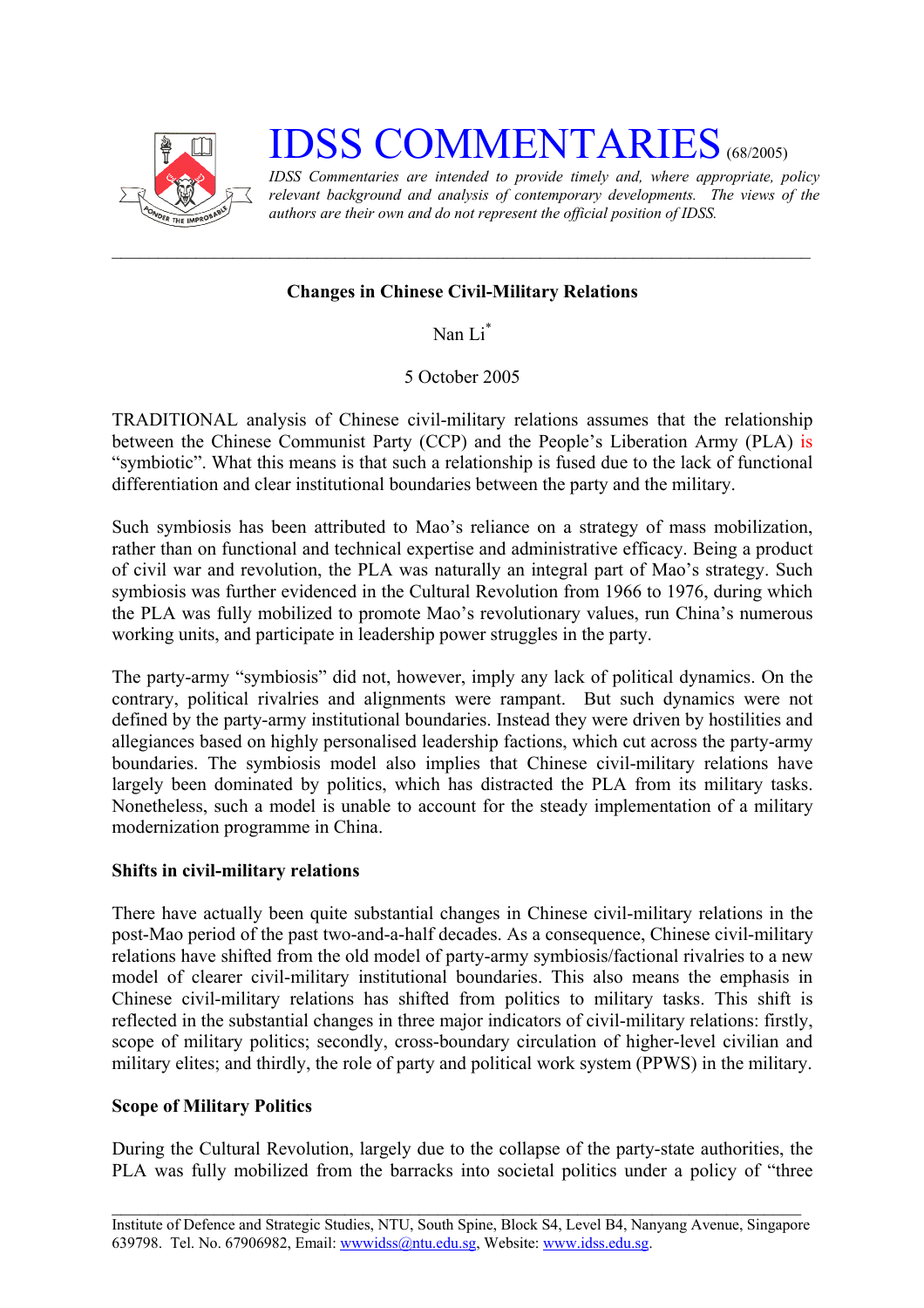supports (supporting the left, workers/industry, and peasants/agriculture) and two militaries (military control and training)". This led to an expansion of the military's involvement in politics. This policy required the PLA to provide manpower and material support to the "leftists" to "seize power" from the old party-state apparatus that took the "capitalist road," and to assist in establishing the new "revolutionary power organs". The PLA was also required to restore social order and stability; assist in industrial and agricultural production; impose military control on vital institutions and areas; and conduct political and military training among China's numerous university and school students. By the end of 1970, some 2.8 million PLA men were mobilised from the barracks to implement the policy of "three supports and two militaries".

The withdrawal of the PLA from the "three supports and two militaries" began as early as 1972, when the party and government authorities began to be gradually reconstructed. But it was not until Deng came to power in 1978 and had consolidated his base through ideological and organizational changes in subsequent years that the PLA withdrew more extensively from societal politics. The process of withdrawal was completed by the middle 1980s when the PLA was significantly downsized from about six million men in the mid-1970s to about three million. Since then, military politics has been largely confined to resolving issues associated with institutional development and routine military administration, rather than with issues such as societal mobilization, civil administration, and factional rivalries within the party leadership.

#### **Movement of Elites Across Boundaries**

With the expansion of military politics in the Cultural Revolution, cross-boundary circulation or movement of elites had become frequent and extensive. PLA officers, for instance, occupied about 80 percent of the leading government and party positions at the provincial level. At lower levels, military officers took between 78 to 98 percent of such positions. Military share of the membership of the CCP Politburo and Central Committee produced by the CCP  $9<sup>th</sup>$  Congress in 1969 reached as high as 50 percent. In the meantime, non-military party officials (such as Hua Guofeng, Wang Dongxin and Ji Dengkui) and Maoist radicals (such as Zhang Chunqiao and Wang Hongwen from Shanghai, Wang Xiaoyu from Shandong, and Pan Fusheng from Heilongjiang) had also secured membership in the Central Military Commission (CMC), the leading organ of the PLA.

A demilitarization process began in the mid-1970s with the return of large numbers of rehabilitated civilian bureaucrats to the party and government institutions. Military personnel began to return to the barracks. Demilitarization accelerated after Deng came to power and consolidated his position and was largely completed by the mid-1980s. As a result, all leading positions of major party and government institutions at the central, provincial and local levels are now occupied by civilians.

Similarly, PLA membership in the CCP politburo had declined to 8 percent (two out of 25) by the  $16<sup>th</sup>$  Politburo of 2002. Also, since the  $15<sup>th</sup>$  Politburo of 1997, uniformed members have been excluded from the powerful Politburo Standing Committee. Furthermore, PLA membership in the CCP Central Committee had declined to between 18 and 22 percent and has stayed at that level since the early 1990s.

Finally, the CMC has also been systematically downsized since 1982. Except for the chair, the CMC has largely been dominated by the uniformed members, including the most senior